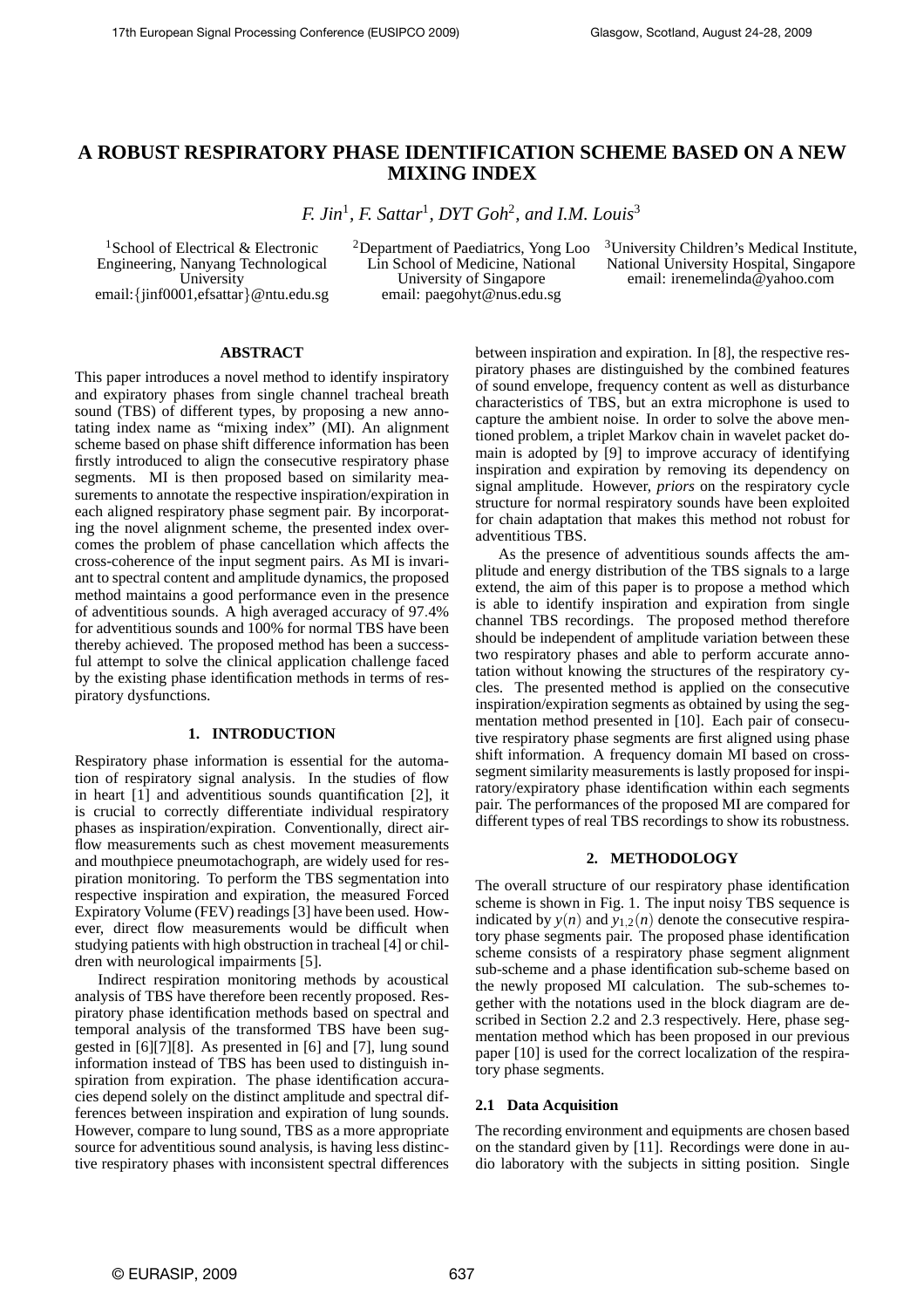

Figure 1: A overall block diagram of the proposed respiratory phase identification scheme.

electret condenser microphone (ECM-77B, Sony Inc., Japan) was inserted into a hemispherical rubber chamber of 2 cm in diameter, and placed over suprasternal notch. Recording software WAVEPAD (V3.05, NCH Swift Sound Software) was used and the TBS recordings have been saved as monochannel '\*.wav' files with sampling frequency  $F_s = 11025$ Hz. Test subjects were asked to breathe normally and 600 seconds recording was saved for each subjects.

TBS is chosen due to its distinct respiratory phases and close relationship with respiratory flow. The origin of TBS is the vibrations in tissues caused by the turbulence occurred during the airflow into or out of the lungs. A small time delay is present related to the distance between sound source and microphone (typically 0*.*03 ms) [12]. TBS can be segmented into four successive phases: inspiratory phase, end-inspiratory pause, expiratory phase, and endexpiratory pause. In this paper, only respiratory phases (inspiratory/expiratory phases) are involved in phase identification.

#### **2.2 Respiratory Phase Segment Alignment Scheme**

As consecutive inspiration/expiration segments pairs are used as the input of the presented method, the effectiveness of the proposed annotating index depends on the correct boundary locations of segmented respiratory phases (inspiratory/expiratory phases). Although segmentation method with high accuracy in [10] is adopted here to obtain the inspiration/expiration segments pairs, any other suitable methods can also be used. Therefore, respiratory phase segment alignment scheme is introduced as signal conditioning in order to make the annotation index independent of respiratory phase segmentation accuracy.

As the proposed MI in Section 2.3 is calculated based on Fourier transform of the windowed signal, we define the alignment in terms of the phase shift of the signal in frequency domain. The unwrapped phase  $\phi^w(k)$  of the windowed signal is calculated in frequency domain with *k* as the frequency index and *w* being the windowed frame index.

Fast Fourier transform (FFT) is first applied to every windowed frame  $y_1^w(n)$  and  $y_2^w(n)$  of the adjacent respiratory phase segments  $y_1(n)$  and  $y_2(n)$  to obtain  $Y_1^w(k)$  and  $Y_2^w(k)$ . A rectangular window with minimum length of  $N = 1250$  is used to ensure uniform energy distribution within each windowed frame for accurate phase approximation based on averaging.  $1 \leq w \leq W$  and *W* indicates the total number of frames of 1250 samples. Also, the choice of window length is required to be large enough to maintain a low time resolution for reducing the inter-segment variance due to the presence of possible discontinuous adventitious sounds.  $Y_1^w(k)$  or  $Y_2^w(k)$  consists of *W* complex numbers that are represented as magnitude and phase pairs. Factors of  $2\pi$  are added or subtracted to obtain the unwrapped phases of  $\phi_1^w(k)$  and  $\phi_2^w(k)$ .

The phase shift difference  $\Phi(\tau)$  between two consecutive respiratory phase segments with a varying time delay  $\tau = [1, \dots]$ *N*] is then calculated as  $\Phi(\tau) = \frac{1}{W} \sum_{w=1}^{W} \Phi^w(\tau)$ , where

$$
\Phi^w(\tau) = \frac{1}{N} \sum_{k=0}^{N-1} ||\triangle \phi_1^w(k) - \triangle \phi_2^w(k, \tau)||^2 \tag{1}
$$

with  $\Delta \phi^w = \phi^w(k+1) - \phi^w(k)$  being the phase shift and  $||\cdot||^2$  indicating the *L*<sub>2</sub> norm.  $\triangle \phi_2^{\mathcal{W}}(k,\tau)$  represents the phase shift of  $y_2^w(n-\tau)$ .

Since the resulting phase shift difference  $\Phi(\tau)$  is very spiky, the idea of empirical mode decomposition (EMD) has been adopted here to extract the underlying phase shift difference information. EMD being a general nonlinear, nonstationary signal processing technique, is suitable for biomedical signal analysis. As the basis functions (intrinsic mode functions,  $s_{j|j=0...J}$  with *J* being the total number of functions) are directly derived from the signal, the analysis is adaptive instead of being combinations of fixed sinusoids. The  $s_i$  functions are calculated according to [13] and the filtered phase shift difference  $\hat{\Phi}(\tau) = \sum_{j=l}^{J} s_j(\tau)$ . *l* = 6 is used in this paper as higher *l* is not able to approximate the signal for maintaining the trend, while lower *l* values capture more irregularity information.

Fig. 2 shows the plots of the filtered phase shift difference  $\hat{\Phi}(\tau)$  extracted by EMD and that by conventional low-pass filtering together with the raw  $\Phi(\tau)$  between two consecutive respiratory phase segments of a normal TBS recording. It is shown that low-pass filtering makes the analysis of  $\Phi(\tau)$ inaccurate, while EMD enables the tracking of the underlying information through  $\hat{\Phi}(\tau)$  for misalignment estimation.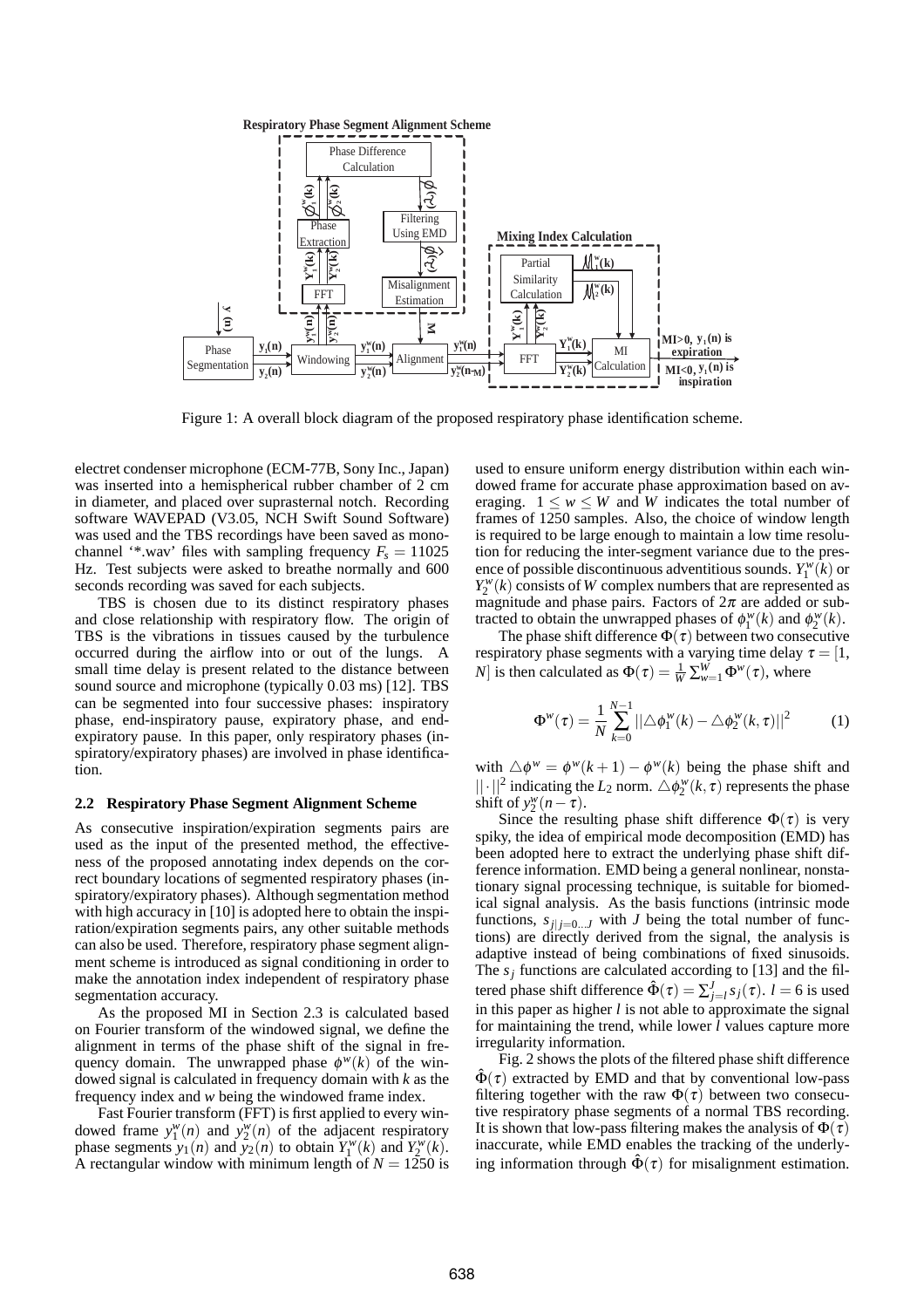The relative time shift  $\tau = M$  between the misaligned signals  $y_1^w(n)$  and  $y_2^w(n)$  is estimated as the first local minima of the extracted phase shift difference  $\hat{\Phi}(\tau)$  as illustrated in Fig. 2. And the aligned consecutive segments  $y_1^w(n)$  and  $y_2^w(n-M)$ are then used in MI calculation.



Figure 2: Illustrative plots of the filtered  $\hat{\Phi}(\tau)$  extracted by EMD with  $l = 6$  and that by conventional low-pass filtering displayed together with  $\Phi(\tau)$ .

# **2.3 Mixing Index (MI)**

This section introduces a frequency domain annotating index as named by the mixing index (MI) for respiratory phase identification, based on inter-segment similarity measurements. For each frequency bin, MI is having values  $[-1,$ 1] centered at 0. The basic idea behind MI is to compare the consecutive phase segment signals in the time-frequency plane to derive an time-averaged mixing gain associated with each frequency bin. The final MI values for each pair of signals are then obtained by taking the mean over the selected frequency bins.

Similarity between  $Y_1^w(k)$  and  $Y_2^w(k)$ , which are the FFT of  $y_1^w(n)$  and  $y_2^w(n-M)$ , can therefore be defined as

$$
\mu(k) = \frac{2}{W} \sum_{w=1}^{W} \frac{|Y_1^w(k)Y_2^w(k)^*|}{|Y_1^w(k)|^2 + |Y_2^w(k)|^2}
$$
(2)

with '\*' indicating complex conjugate. Also, we defined another set of partial similarities based on cross-correlation function of the phase aligned signals to avoid ambiguity:

$$
\begin{cases}\n\mu_1^w(k) = \frac{|Y_1^w(k)Y_2^w(k)^*|}{|Y_1^w(k)|^2} \\
\mu_2^w(k) = \frac{|Y_2^w(k)Y_1^w(k)^*|}{|Y_2^w(k)|^2}\n\end{cases} \tag{3}
$$

The annotating index  $MI(k)$  at frequency bin  $k$  can be then obtained as

$$
MI(k) = [1 - \mu(k)] \times \hat{D}(k)
$$
 (4)

where  $\hat{D}(k)$  is a mapped version of the difference  $D(k)$  =  $\frac{1}{W} \sum_{w=1}^{W} \mu_1^w(k) - \mu_2^w(k)$  between the partial similarities:

$$
\hat{D}(k) = \begin{cases}\n+1 & \text{for } D(k) > 0 \\
0 & \text{for } D(k) = 0 \\
-1 & \text{for } D(k) < 0\n\end{cases}
$$
\n(5)

Therefore, the averaged MI for each pair of consecutive phase segments is:

$$
MI = \frac{1}{K2 - K1} \sum_{k=K1}^{K2} MI(k)
$$
 (6)

with *K*1 and *K*2 being the frequency bin indices. As an inherent property of respiratory sounds, the inspiration segments have stronger frequency components than expiration segments. Therefore, the partial similarity  $\mu_1^w(k) < \mu_2^w(k)$ and thus  $MI < 0$  for  $y_1^w(n)$  being annotated as inspiration and *y<sup>w</sup>*(*n*−*M*) being annotated as expiration. It is vice versa for MI*>*0.

The proposed annotating index is useful since MI being the relative index, is not affected by any spectral content or amplitude dynamics. Thereby, any amplitude changes or even complete modification of spectra to both respiratory phases (as long as the changes are proportional to the similarity coefficient), do not affect the MI values.

#### **3. RESULTS**

## **3.1 Experimental Dataset**

In this study, the real recording dataset consists of TBS from 7 healthy subjects and 14 subjects with different degrees of airway obstructions (8 males/13 females,  $15 \pm 9$  years old). The characteristics due to sex, age, weight were not taken into consideration. Also, preclassified and preprocessed normal/wheezing respiratory sound recordings were drawn from 2 databases [14][15]. A total of 60 normal TBS inspriation/expiration (IE) pairs, 40 wheezing IE pairs, 32 stridor IE pairs, and 45 IE pairs from mixture of wheeze and pleural sounds (WNP) recordings were available.

# **3.2 Experimental Results**

The performance of the proposed method is depicted in terms of the quantitative measure of accuracy (%). The accuracy of the proposed method relies on the choice of frequency bins (*K*1 and *K*2) and the incorporation of the alignment scheme.

# *3.2.1 The Role of Respiratory Phase Segment Alignment Scheme*

Fig. 3 indicates the performance of the proposed phase segment identification method on different types of TBS with and without the incorporation of respiratory phase segment alignment. The significance of the alignment scheme can be realized in terms of the improved results by temporally shifting the consecutive respiratory phase segments for achieving minimum phase shift difference. Since the similarity measurements  $\mu(k)$  and  $\mu_{1,2}^w(k)$  in (2) and (3) are affected by the presence of undesired phase shift due to the segmentation method adopted, misalignment would result in inaccurate MI calculation and thus inaccurate respiratory phase identification. Therefore,the incorporation of this phase alignment scheme minimizes the effect of phase cancellation to ensure an accurate annotation as well as identification.

Since time shifting  $y_2^w(n-M)$ which implies  $e^{j\Phi(M)}Y_2^w(k)$  is applied, the presented scheme improves the performance for TBS signals interfered by the intermittent discontinuous adventitious sounds of broad band nature. However, continuous adventitious sounds interfere with normal TBS by having additional frequency components. These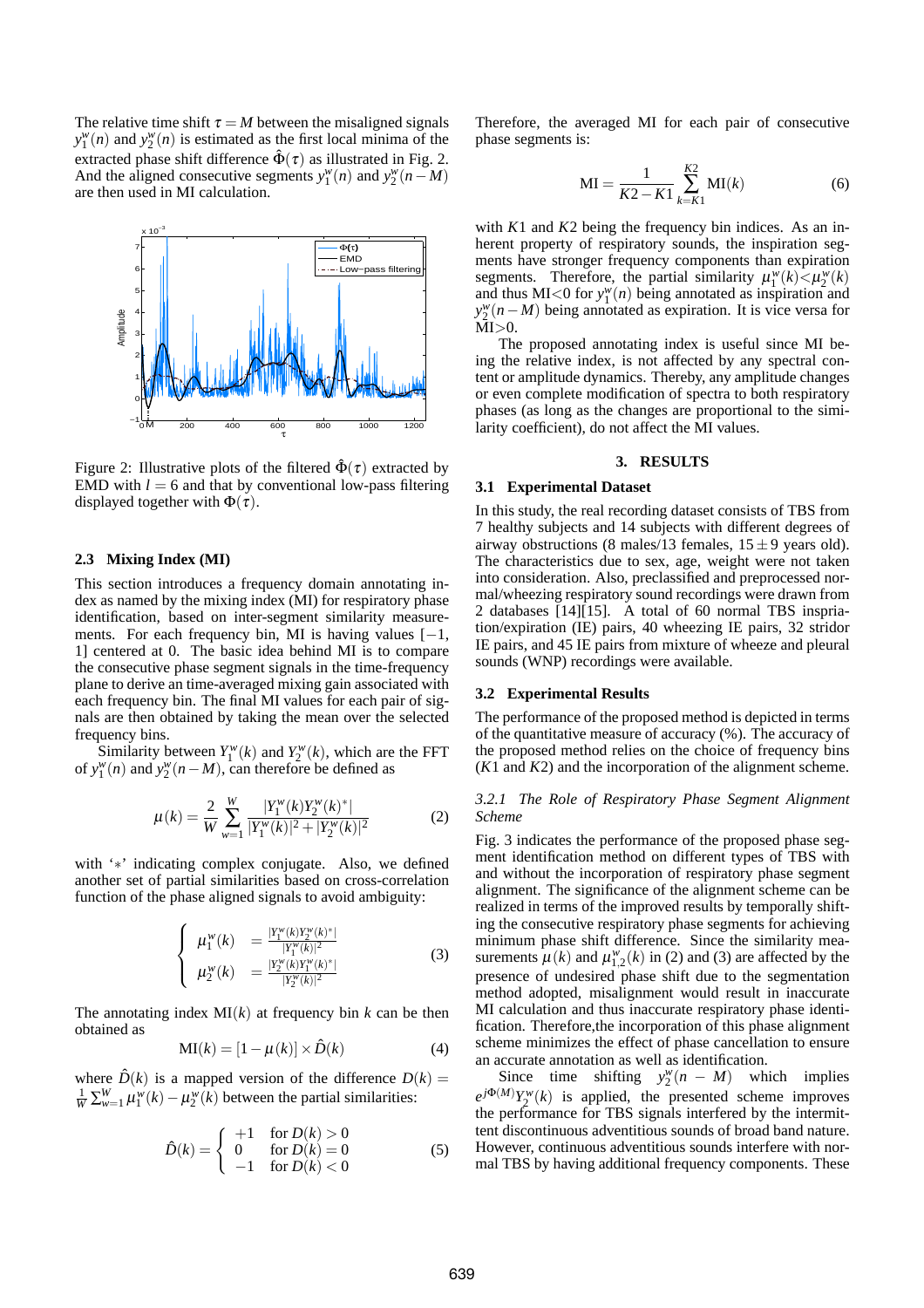frequency components enlarge the phase misalignments for the interfered frequency bins. Therefore, being frequency invariant, the phase shift  $\Phi(M)$  might not be sufficient to compensate these frequency varying misalignments caused by the presence of continuous adventitious sounds. In general, the presence of the alignment scheme makes the proposed MI less sensitive to the accuracy of segmentation method.

#### *3.2.2 Choice of the Frequency Bins*

The effectiveness of the proposed annotating index MI is shown by Fig. 4 with *K*1 varies in (6). As the presence of heart sound is mainly dominated within the frequency band of 20-200 Hz for  $F_s = 11025$  Hz [11], and would be even higher when being captured over suprasternal notch, the analysis of TBS signals is confined within [300, 1000] Hz to minimize the effects of heart sounds and high-frequency noise. Therefore, with  $K2 = 113$  (1000 Hz) at  $F_s = 11025$ Hz  $(K2 = 1250)$  have been selected for MI calculation. At the same time, *K*1 varies from  $K1 = 34 (300 \text{ Hz})$  to 68 (600) Hz) to show the effect of frequency bins selection.

As average phase shift  $\Phi(M)$  is used for respiratory phase alignment scheme, it can be a good approximation of instantaneous phase shift for narrow band signals. Also, since the MI measurement is computed as an average value over all selected frequency bins of [*K*1, *K*2], the choice of *K*1 should be small enough to include all desired frequency components for an unbiased average MI. Therefore, it is noticed that the performance has been improved when *K*2 reduces from 45 (400 Hz) to 34 and from 68 to 56.

On the other hand, considerable improvements as observed for wheeze, stridor and WNP at  $K1 = 56 (500 \text{ Hz})$  indicate the significance of the narrow bandwidth used. As the energy distribution for normal TBS is more uniform within each windowed frame  $Y^w(k)$ , average phase shift can be a good approximation of its instantaneous value for relatively larger frequency bandwidth. Thus  $K1 = 34$ , 45, 56 are all producing accurate results. Since both stridor and wheeze are characterized by the periodic waveforms having dominant frequency over 100 Hz and pleural sounds are characterized by transient waveforms, their presence can affect the uniform energy distribution within the windowed frames. In such cases, narrow bandwidth should be used to ensure accurate average phase shift approximation and thereby good performances have been observed with  $K1 = 56$ .



Figure 3: Performance of the proposed phase identification method with and without alignment scheme for MI calculation.

Figs. 5 and 6 illustrate the performance of the proposed phase identification method on a preprocessed normal respiratory sound and a real wheeze recording. As shown by Fig. 5, normal TBS is having stronger inspiration than expiration. While on the other hand, wheeze signal is having opposite amplitude dynamics as depicted by Fig. 6(b). Despite this large diversity in amplitude dynamics due to the presence of adventitious sounds, the proposed MI is able to identify the respective respiratory phases correctly.

## *3.2.3 Comparison with Other Method*

A frequency index has been calculated in [8] as the summation of spectral components within frequency range of [300, 1100] Hz. The respiratory phase identification is therefore relied on the signal nature of normal TBS such that the calculated index at the beginning of the respiratory phases is higher for expiration than that for inspiration. Also, the information including respiratory pause length and the identification results of previous phase have been incorporated to improve the reliability of this method. The comparison results are presented in Table. 1 where the proposed method outperforms the method in [8]. As the presence of adventitious sounds causes variations in signal nature, the identification criteria based on nature of normal TBS signal no longer sustains. Especially in the presence of stridor which is usually inspiratory, the frequency index at the beginning of the inspiratory phases is even higher. Therefore, the method in [8] is having a much lower identification accuracy for inspiratory adventitious sounds but a high accuracy for expiratory adventitious sounds (wheeze). Furthermore, due to the absence of distinct pauses, the existing method does not show a good performance for signals with high respiratory rate. Thus, only 86*.*8% accuracy has been achieved for normal TBS when infant TBS signals have been included.

# **4. CONCLUSION AND FUTURE WORK**

In this paper, we propose a robust method to identify respiratory phases into inspiration/expiration for different types of TBS. The incorporation of respiratory phase segment alignment scheme enhances the robustness of the proposed method by providing consistent high respiratory phase identification accuracies irrespective of the types of TBS recordings. The proposed MI is insensitive to the amplitude vari-



Figure 4: Performance of the proposed phase identification method with  $K1 = 34, 45, 56, 68$  and  $K2 = 113$  for MI calculation.